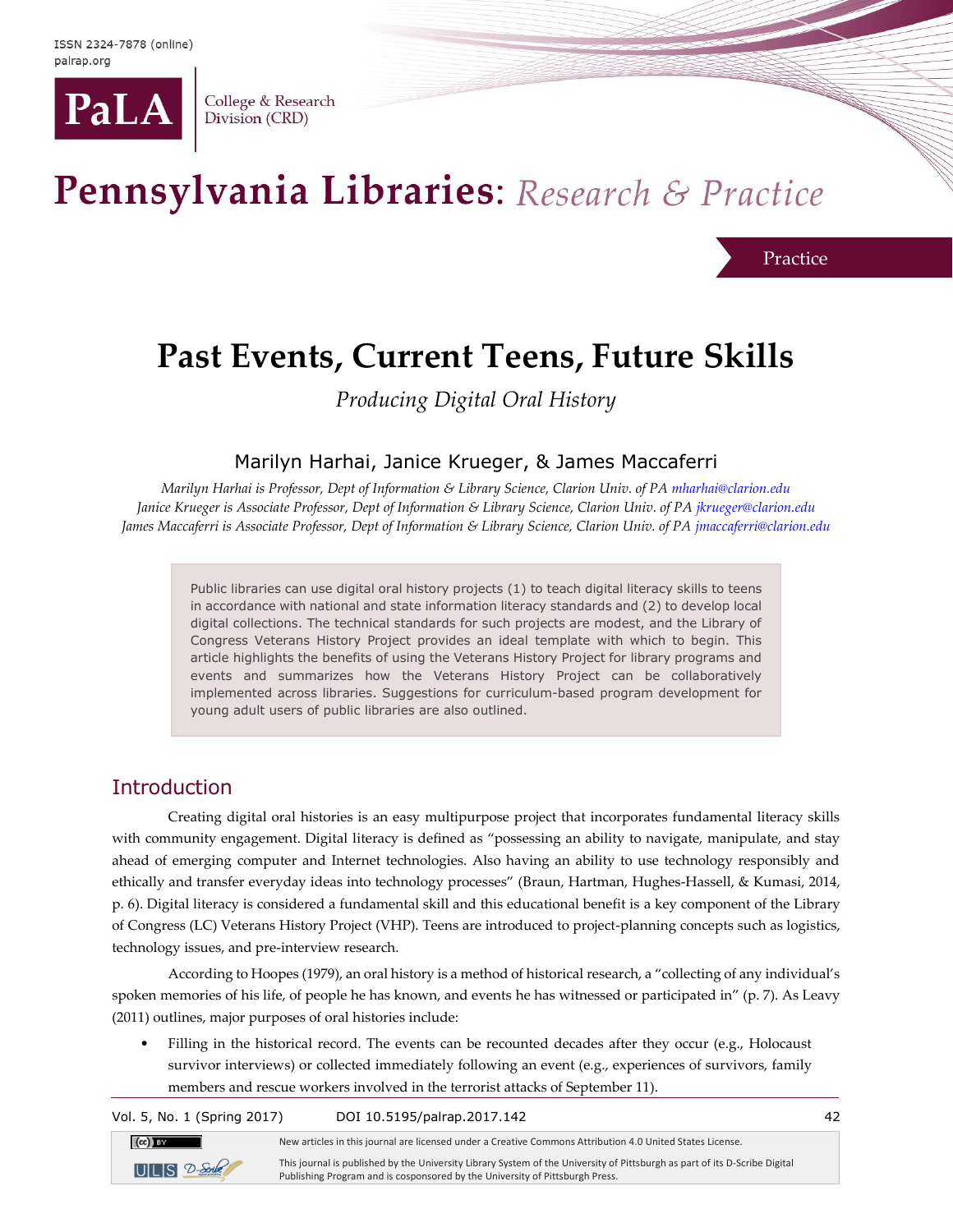- Understanding people's subjective experiences of historical events (e.g., presidential elections).
- Understanding people's subjective experiences of historical periods or periods of change (e.g., gay marriage).
- Understanding people's subjective experiences of current or recent events (e.g., sports championships).
- Contributing to the understanding of topical areas (e.g., immigration).
- Gaining community experiential knowledge (e.g., water crisis in Flint, Michigan).

Using the VHP as a template, it is possible to use those purposes to develop ideas for oral histories that foster teen involvement in community-, school-, and academic-based projects. Placing the teen oral history project in the confines of the library and with these allied organizations allows for the incorporation of the legal and ethical issues in the design and execution.

#### Oral History, Public Libraries, and Teenagers

The modern practice of oral history dates to 1948, but the expense of recording equipment and a focus on interviewing politicians, scientists, and other elites provided little room for the involvement of public libraries. This had changed by the 1960s. Less expensive portable tape recorders were becoming available, and the emergence of the field of social history focused attention on the experiences of ordinary people (Yow, 2005). The Oral History Association was established in 1966 (Oral History Association, n.d.), and by the 1970s there were a number of practical guides for those wishing to start oral history projects (Pfaff, 1980). Rumics (1966) helped introduce oral history to the library community, and in 1977 the American Library Association published a guide for librarians interested in oral history projects (Davis, Back, & MacLean, 1977).

Baum (1970) argued that the local library should be the "locus" of community oral history projects because it could provide project continuity and was the ideal custodian of the recorded interviews and transcripts. She also stressed the importance of oral history in terms of the library's traditional role in preserving local history, noting the increasing interest in preserving the stories of all members of the community, including minorities (pp. 272–273). A decade later, Pfaff (1980) also saw the public library as "the most well-equipped institution to preserve the history of the community due to its access to primary research sources and the traditional role of preserving perishable material" (p. 569). That public libraries across the United States heeded these calls is apparent from the library literature of the 1970s and 1980s. Palmer (1983, 1984) describes such projects in New York and nationally, Libbey (1981) in Connecticut, and Friedlund (1980) in Texas. While public library oral history projects almost always focus on the community's history, some have dealt more narrowly with specific occupational groups ("Oral History in New Jersey," 1978), minority groups (Duncan, 2005; O'Toole, 2005; Pinnell-Stephens, 2005), veterans ("Vietnam in the Public Library," 1983), reading habits (McNicol, 2007; Schlosser, 1980), and notable individuals (Davis, 1991).

While the public library's local history mission clearly encompasses oral history and while public libraries are well situated to manage such projects, especially as it relates to cataloging, preservation, and access, it has long been recognized that volunteers would need to perform much of the actual work. Indeed, Baum (1970) thought oral history the "ideal" project for volunteers due to its "visible social usefulness, rapid achievement, a suitable job for every kind of personality, low initial cost, and just plain fun" (p. 271). While Baum may have been thinking about adult volunteers, the literature shows that teenagers can also contribute to oral history projects. Carr (1989) reports on a project in which high school students interviewed former faculty, students, and community members. In Woburn, Massachusetts, middle and high school students interviewed senior citizens ("Teenage Hangouts and Blue Laws," 1992). The Monroe County [Indiana] Public Library used students to interview local residents on such diverse topics as the limestone industry and the Ku Klux Klan ("Ind. Volunteers Credited with Oral History Success," 1975), Jacobson (2000) used eighth graders to interview local farmers, and O'Toole (2005) used Chinese teenagers to interview their parents and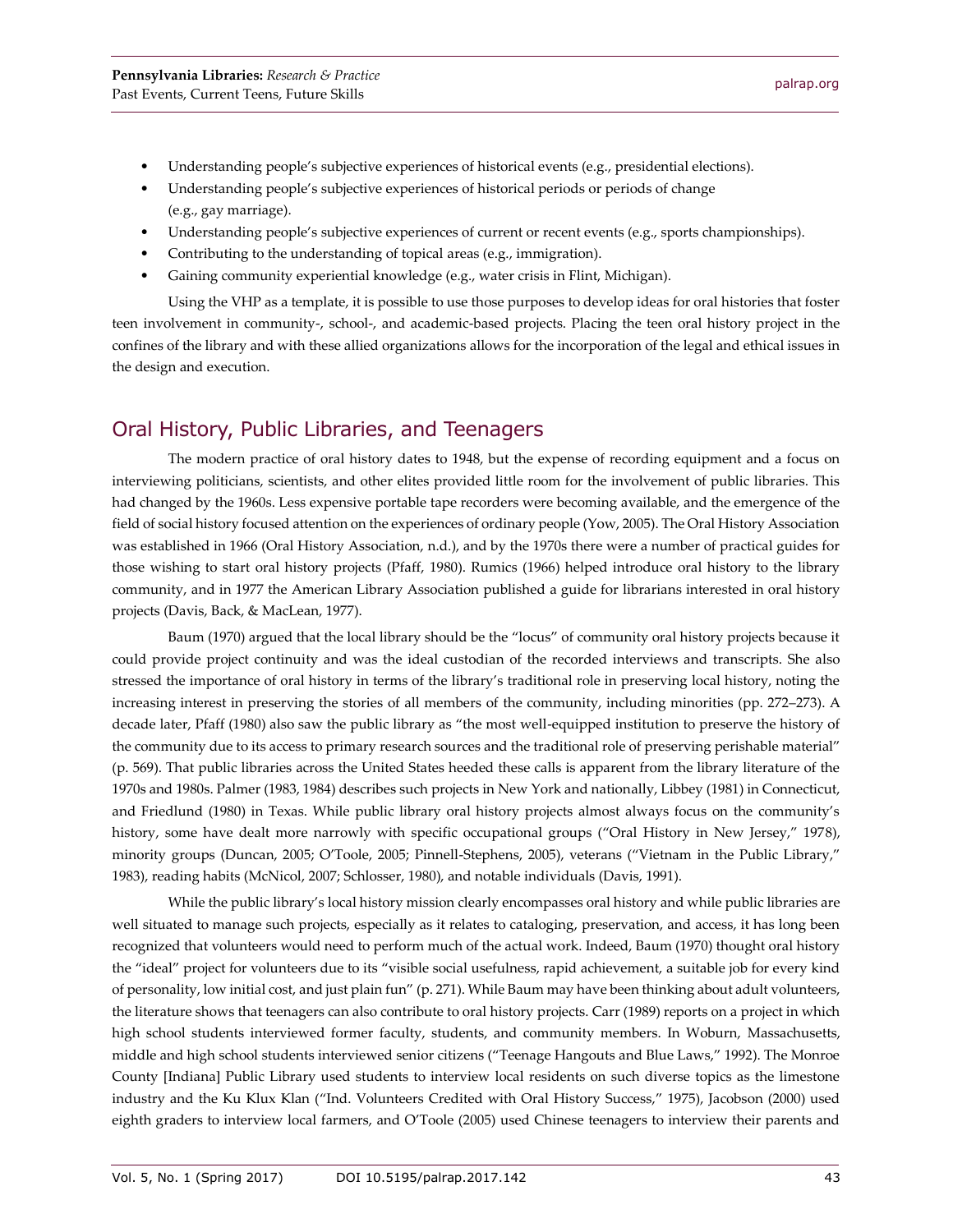grandparents. The StoryCorps oral history project also makes use of intergenerational interviews (Kniffel, 2005). Clearly, there is a place for teenagers in oral history projects.

#### The Veterans History Project

The Veterans History Project was established by act of Congress in 2000 with the goal of building "a lasting legacy of recorded interviews, memoirs, and other documents" regarding the experiences of Americans during times of war. Included are not only those who served in the military but also those who worked in war industries or contributed their services as volunteers (Library of Congress, 2010). The role of the Library of Congress (LC) is to provide training materials, as well as organize and preserve the interviews. It is up to community volunteers to solicit interviewees and to conduct the actual interviews. Technical standards for the interviews are modest (either audio or video are acceptable), and anyone ten years of age or older may participate. Community partners do not have to register to participate. They are asked to follow the guidelines posted online and to send the completed interviews and paperwork to LC (Library of Congress, 2014). Recording equipment is the responsibility of the community partner. Once completed, the interviews are submitted to LC, which then takes responsibility for preserving the interviews and any accompanying documents. While LC does make a selection of interviews available online, information on all interviews is entered into the project's National Registry of Service, which is a searchable online database. All interviews are available to the public at LC's American Folklife Center (Library of Congress, 2016).

Clarion University's Department of Information and Library Science provides an example of how a community partnership might work. The department signed up as a participant shortly after receiving a mailing from LC announcing the program. The department was to provide overall management of the project, while recruiting student volunteers to conduct the project. In this way, the students would gain experience with both management and implementation of an oral history project. The university library agreed to add the interviews to its digital collection so that they would be accessible to the community. The plan also called for students to assist the library by providing the necessary metadata, something that LC does not require. Work then began to recruit student volunteers and to acquire the recording equipment. The local American Legion post agreed to make its membership roster available as a means of contacting veterans.

Finding the equipment and training volunteers to use it proved easier than finding veterans willing to be interviewed. During the first year of the project, the focus was on veterans of World War II and Korea. Unfortunately, only about 10% of the veterans contacted using the American Legion roster agreed to be interviewed, despite both mail and personal appeals. Several noted that there were memories they would rather not recall. Greater success was achieved in the project's second year, when the focus turned to veterans enrolled at the university. This shift allowed the department to support the university's commitment to being a veteran-friendly campus and to manifest the kind of high impact educational practices that the university is encouraging. Working from a list of student veterans involved with the campus veterans' organization, ten interviews were arranged in short order. These contacts also led to interviews with relatives of student veterans, further broadening the project's reach and community impact.

Proper documentation of the interviews is essential, especially if they are to be made available online. Fortunately, LC provides most of the necessary forms in the project's Field Kit (Library of Congress, n.d.). These include a biographical data form, release forms, and a recording log. The recording log is important because it provides time marks for each topic covered in the interview. The release forms (one for the interviewee and one for each person conducting the interview, including, for example, the videographer) grant LC nonexclusive rights to make the recording available online. The veteran retains copyright to his/her interview. Separate release forms are required if the community partner wishes to make the recordings available as part of a digital repository with remote access.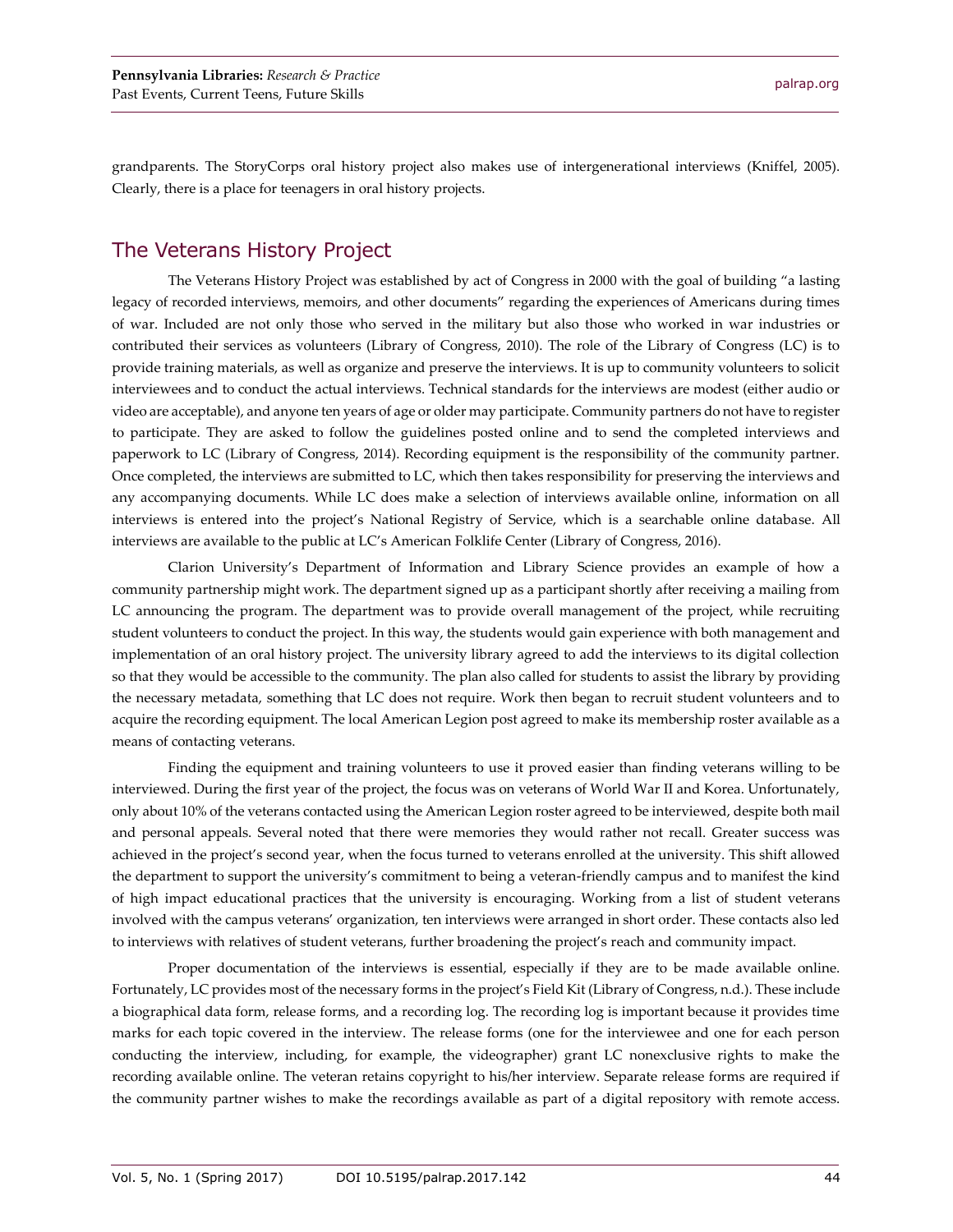Clarion adapted the LC release forms so that the university library would also have the necessary non-exclusive digital rights.

While high-quality records are obviously desired, LC asks only that its partners use the best equipment they have available, know how to use it, and test for sound quality before beginning the interview. While LC accepts both audio and video recordings, it does have a few recommendations: avoid mini or micro cassette recorders, use an extended microphone (such as a lapel microphone) instead of a built-in one, use a tripod for video, and above all, test both the recording equipment and recording medium in advance (Library of Congress 2016). Clarion has encountered instances of defective video tape, but has thus far avoided the ultimate misstep of recording over a previous interview.

The original version of the Field Kit also had recommendations in terms of the interview's setting. These are still well worth following. They suggest an area that will not pick up outside noise and that has carpeting and upholstered furniture to minimize echoes. For video, direct and even lighting works best, while backlighting and very bright backgrounds should be avoided. The camera should be focused on the subject's upper body so as to capture hand gestures. Avoid the camera's zoom feature, as the results tend to be distracting. Perform a final sound check and you should be ready to record (Library of Congress, n.d.).

Clarion has found that most interview subjects become quite loquacious once prodded with a few questions. Here, again, LC provides suggestions on the questions to ask, techniques for jogging the subject's memory, and closing questions. These general suggestions are easily adapted for other oral history projects. The interviews themselves must be at least thirty minutes long (Library of Congress, n.d.). Thus, LC suggests brief introductions of both the interviewer and the veteran, with the former indicating the date and location of the interview. Next come questions about the veteran's background and family, how he/she entered the service (including whether the veteran enlisted or was drafted), wartime service, and return to civilian life. At the end of the interview, the veteran is asked to provide any further reflections on his/her service and is given the opportunity to add any final remarks (Library of Congress, n.d.). Student veterans are also given the opportunity to comment on the campus and community climate for veterans.

There is post-production work involved in the project. Activities, such as preparing the interview for addition to the collection and following up with the interviewee as needed, can provide opportunities for volunteers who do not wish to conduct the actual interviews. The process of adding the interview to the collection begins with the recording. It will be necessary to make copies of the recording, and, if the recording medium will not be the storage medium, to transfer the interview to the final medium. Depending on the equipment available in the department, Clarion has used miniDV cassettes, miniDVDs, and SD cards to record the interviews, then transferred the recording to a standard-sized DVD-R, a format required by the Library of Congress. Clarion makes three copies: one for the Library of Congress, one for the veteran, and one for the university library. The Library of Congress instructs participants not to label or write directly on the CDs or DVDs sent to it (Library of Congress, n.d.). Clarion does add a label to the copies for the veterans and the university library. This label is designed to provide a usable preferred source of information for cataloging purposes. As such, it identifies the veteran and the date of the recording as well as the project and the department. The copies of the recording are produced as quickly as possible so that one can be provided to the veteran in a timely fashion. In addition to a DVD of the recording, the veteran also receives copies of the release forms and a thank-you letter. The final step in this phase is to prepare the recording log, which, of course, requires a volunteer to view the recording. Once this step is completed, the recording and supporting paperwork is sent to the Library of Congress via a commercial delivery service, such as FedEx or UPS, since LC no longer accepts submissions sent through the U.S. Postal Service (Library of Congress n.d.).

If the community partner is content to let the Library of Congress handle organization and access to the recordings, the process is now over. It is expected, however, that many partners will want to make the recordings available locally, either in the library itself or, more commonly, over the Internet. Some libraries have their own digital repositories (such as Clarion University of Pennsylvania), but public and school libraries will probably choose to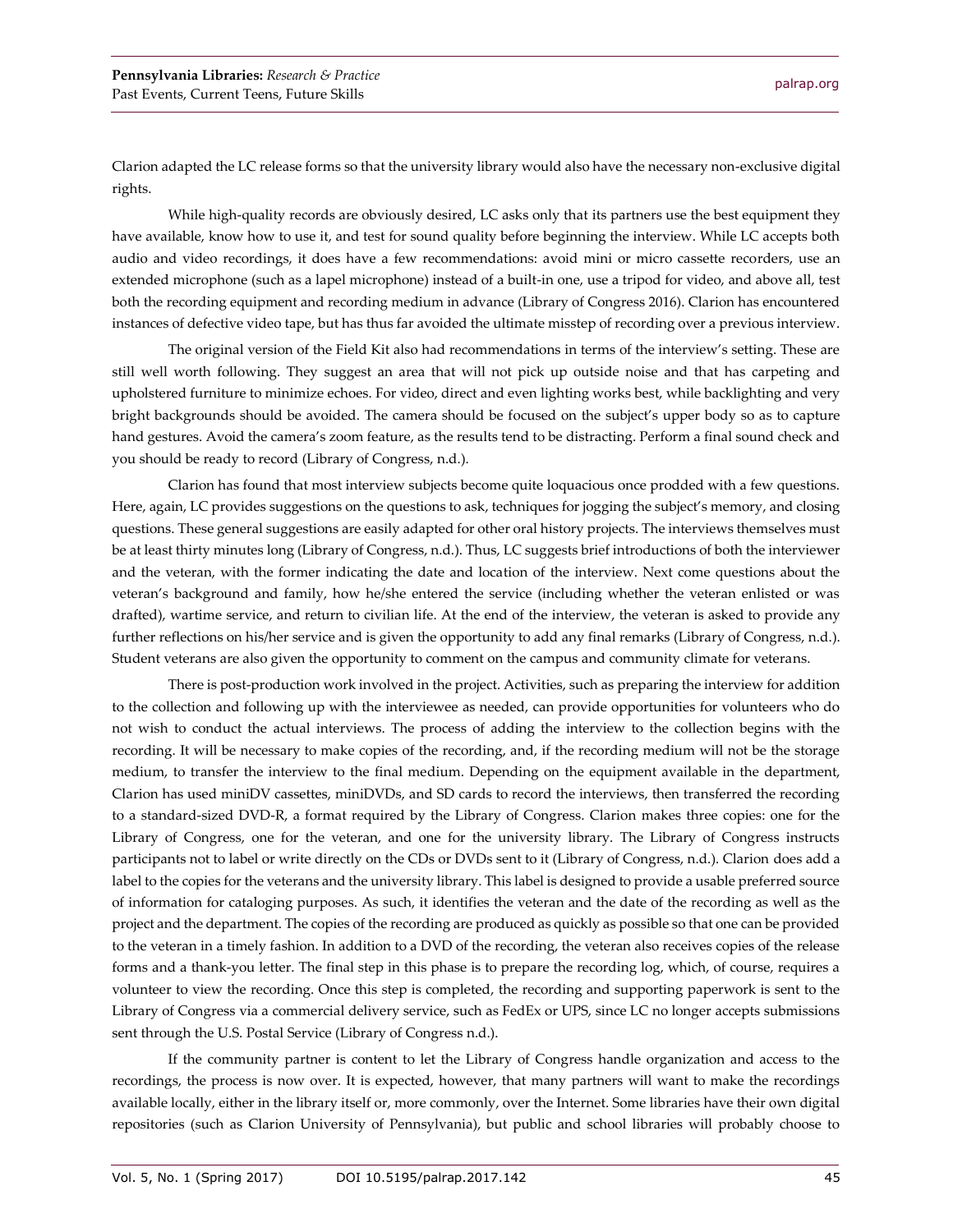participate in a state, regional, or national digital materials management service. An example of such a service is Pennsylvania's PA Photos & Documents (formerly known as Access PA Digital Repository), which is administered by the Office of Commonwealth Libraries. It provides participating school, public, and university libraries access to a content management system (CONTENTdm), data storage on a secure server, and 24/7 public access to the library's digital resources (PowerLibrary, n.d.). PA Photos & Documents is, in turn, affiliated with the Digital Public Library of America (Digital Public Library of America [DPLA], n.d.) to provide even broader access to its collections.

Once the decision is made to make the recordings available locally, the final step is to prepare descriptive metadata and create a bibliographic record for each recording. As already noted, a well-designed DVD label should provide most of the information needed for the record. The record itself should be created according to the library's existing cataloging standards and/or to those of the library's digital materials management service. If the latter, it is likely that the service specifies the record format (probably Dublin Core) but not the rules for record content. It is strongly recommended that the latter use whatever standards the library uses for other cataloging. This will probably be a combination of *RDA: Resource Description & Access* or *Anglo-American Cataloguing Rules, second edition, revised*, for descriptive cataloging and *Library of Congress Subject Headings* or *Sears List of Subject Headings* for subject access. Libraries used to purchasing bibliographic records from a vendor or relying on copy cataloging may think original cataloging of unique material such as oral history recordings more challenging than it is. In fact, much of the record content is either repetitive or drawn from the DVD label. The following example of a RDA MARC record for the DVD uses Library of Congress Subject Headings, data taken from the disc label being shown in bold.

```
100 1# ‡a Moore, Edgar C., ‡d 1922- ‡e interviewee.
      245 10 ‡a Edgar C. Moore : ‡b US Army, World War II / ‡c Clarion University, 
Department of Library Science, Veterans History Project.
      264 #0 ‡a 2012 February 1.
      300 ## ‡a 1 videodisc (40 min.) ; ‡c 4 1/2 in.
      336 ## ‡a two-dimensional moving image $2 rdacontent
      337 ## ‡a video $2 rdamedia
      338 ## ‡a videodisc $2 rdacarrier
      518 ## ‡p Clarion, Pa. ‡d 2012 February 1
      600 10 ‡a Moore, Edgar C., ‡d 1922- ‡v Interviews.
      610 10 ‡a United States. ‡b Army. ‡b Armored Infantry Battalion, 53rd. ‡b 
Company C ‡x Interviews.
      650 #0 ‡a World War, 1939-1945 ‡x Veterans ‡z Pennsylvania ‡z Clarion $v 
Interviews.
      650 #0 ‡a Veterans ‡z Pennsylvania ‡z Clarion ‡v Interviews.
      650 #0 ‡a World War, 1939-1945 ‡v Personal Narratives, American.
      650 #0 ‡a World War, 1939-1949 ‡x Campaigns ‡z Europe.
      655 #7 ‡a Nonfiction films. $2 lcgft
      655 #7 ‡a Oral histories. $2 lcgft
      700 1# ‡a Widdersheim, Michael, ‡e interviewer.
      710 2# ‡a Clarion University of Pennsylvania. ‡b Department of Library 
Science, ‡e sponsoring body.
      710 2# ‡a Veterans History Project (U.S.), $e sponsoring body.
```
The record for an online version of the resource would differ in the following respects.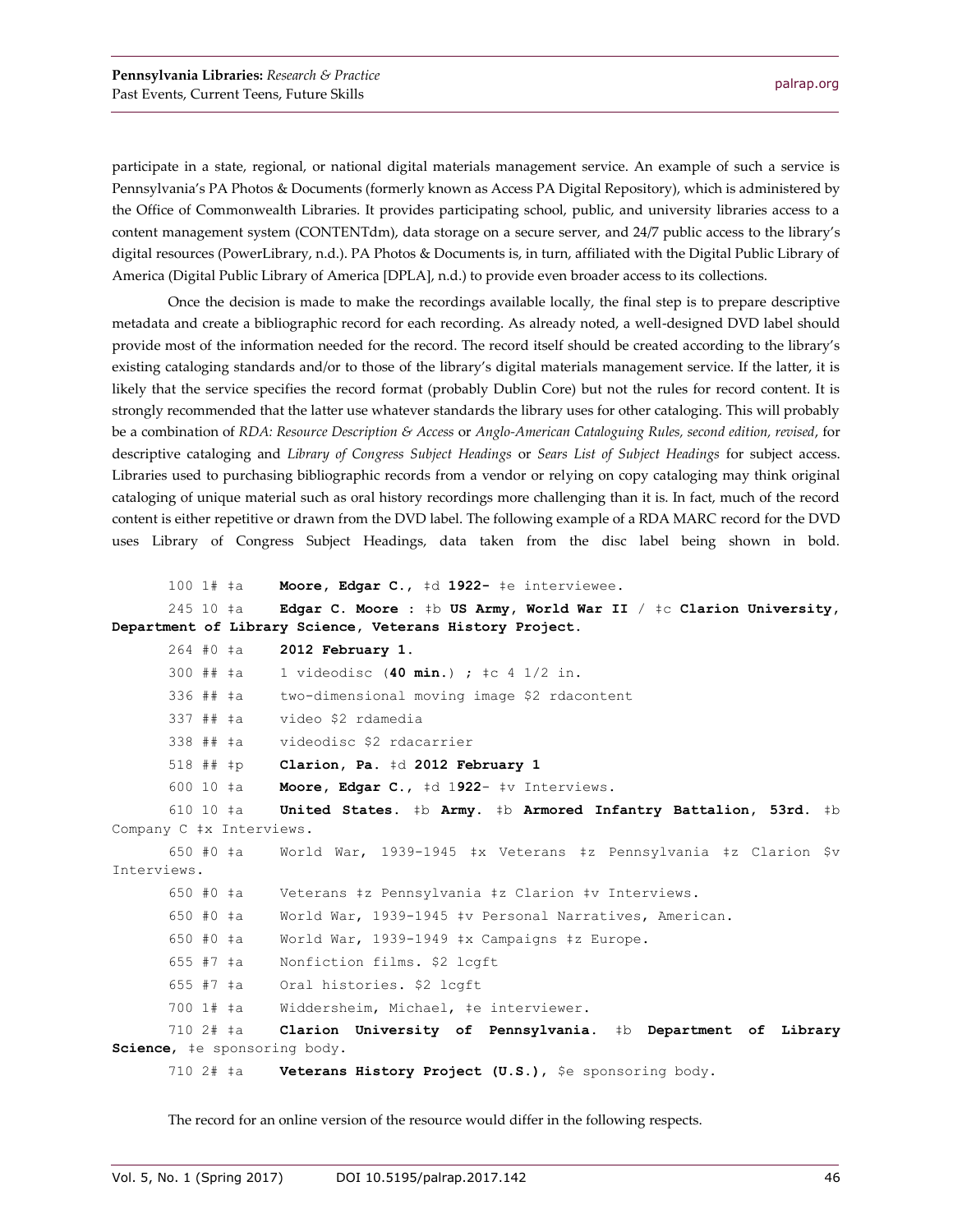| 300 ## ‡a |  | 1 online resource              |
|-----------|--|--------------------------------|
| 337 ## ‡a |  | computer \$2 rdamedia          |
| 338 ## ‡a |  | online resource \$2 rdacarrier |
| 856 40 ‡u |  | [uniform resource locator]     |

As can be seen from the above example, most of the record content is drawn from the disc label, or is repetitive (e.g., the class of persons heading and the genre headings), or is a variation on a theme (e.g., the war in which the veteran participated and his/her military unit). Most oral history projects will probably require fewer subject headings.

Like many digital repositories and digital materials management services, Clarion University's library uses CONTENTdm and Dublin Core for its digital collection. The library defined a set of Dublin Core elements for VHP records. Using this set of elements, the interview represented in MARC above appears as follows:

**Title**: Edgar C. Moore: U.S. Army, World War II **Interviewee**: Moore, Edgar C., 1922- **Role(s) of Interviewee**: World War II veteran **Gender of Interviewee**: Male **Decades Discussed**: 1940 **Military Branch**: United States. Army. **Conflict Discussed**: World War, 1939-1945. **KLN Categories**: Interview **Project Name**: Veterans History Project (U.S.) **Interviewer**: Widdersheim, Michael **Contributor(s)**: Clarion University of Pennsylvania. Department of Library Science. **Course**: [if applicable] **Course Instructor**: [if applicable] **Repository**: Clarion University of Pennsylvania Archives **Contributing Institution**: Clarion University of Pennsylvania **Object Type**: Video **Language**: English **Date Original**: 2012-02-1 **Date Digital**: [leave blank] **Format Original**: DVD **Format Digital**: [leave blank] **Length of Recording**: 0:40:00 **Identifier**: [if applicable] **Rights Management**: **Subject**: World War, 1939-1945—Veterans—Pennsylvania—Clarion—Interviews. Veterans—Pennsylvania—Clarion—Interviews. World War, 1939-1945—Personal narratives, American. United States. Army. Armored Infantry Battalion, 53rd. Company C—Interviews. World War, 1939-1945—Campaigns—Europe.

Whether one chooses to participate in the Veterans History Project or not, it provides an accessible starting point for any oral history project with regard to technical standards, interview questions, and digital rights management. While much more could be said about cataloging/metadata as it relates to oral history, the basic takeaway is that it is repetitive and manageable, even for libraries with limited original cataloging experience. In addition, libraries with a digital materials management service will probably find that consultants are available to help them.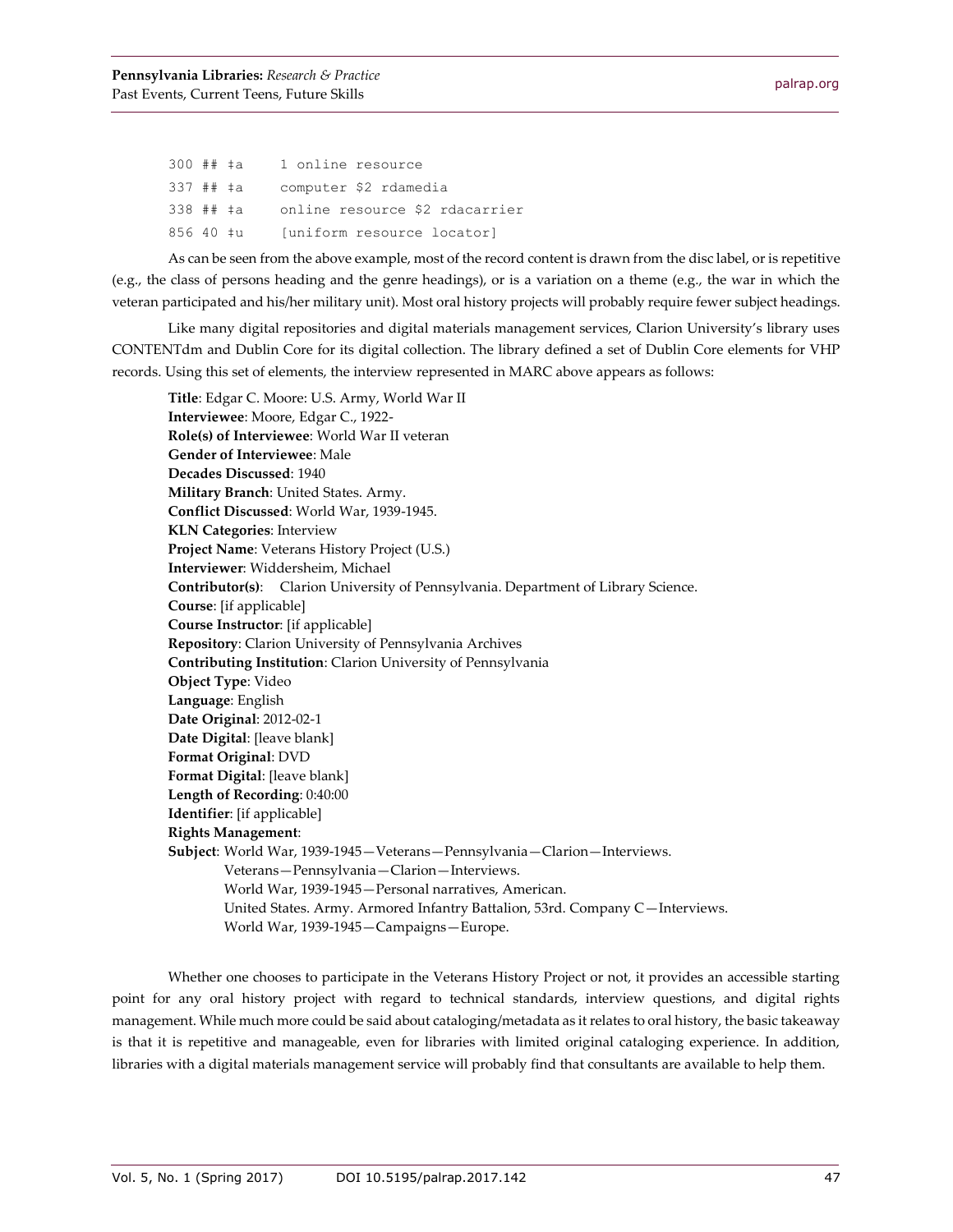#### Leveraging Skills from VHP to Library Projects

Oral history is a way to connect one person's experience to the social or historical context of the account (Leavy, 2011). In the case of the LC VHP, the veterans' stories allow for a better understanding of the realities of war (Library of Congress, 2015). A teen oral history project can start using an established platform like the VHP and then expand to use the same histories in other programs. For example, the VHP oral histories can be supplied to the LC and then used in other ways in the library.

The VHP histories can be used as library-, community-, school-, and academic-based projects. The library can create a teen VHP as a way for teens to learn and use digital tools. Using teens to research and record the VHP oral histories creates a multigenerational project that the library can supply to the LC as well as use to begin a local history collection of veterans' stories. The oral histories can be used by the community in memorial events such as Veterans Day and Memorial Day commemorations. Local school and college involvement could be fostered in history and video production classes.

The teen-developed VHP oral histories project can be used by the library to build community engagement. The project would welcome veterans to the library. In addition, the oral histories present opportunities for educational benefits and collaboration. The histories could be paired with a book club featuring selections that include events recounted in the histories. Veterans Day and Memorial Day programming could feature excerpts. The library could collaborate with the local history society for research opportunities for the teens as they prepare to conduct the interviews. Additional ideas for projects include:

- Using oral histories to make the library visible.
- Using excerpts on the library web page.
- Playing excerpts at fundraising events.
- Interviewing family members who participated in major local or national events.

## Leveraging Skills from VHP to Community Projects

The skills used in the VHP can be extended to other community oral history projects (see Bartis, 2002 for an extensive list of ideas). One purpose of oral histories is to fill in the historical record, with the main goals being documentation, preservation, and archiving (Leavy, 2011). In this vein, projects could be created to preserve the experiences of community and civic leaders surrounding traditions, projects, and events. The mayor could be interviewed each year using pictures and plans. Community leaders involved in planning events such as parades or festivals could relate stories. Members of the Chamber of Commerce might recount economic changes and business growth. Another use of oral histories is to gain community experiential knowledge. Toward this end, groups of community members (descendants of founding families, members of minority groups, immigrants) can capture firsthand experiences. Additional ideas for projects include:

- Interviews following major community events (e.g., loss of an industry).
- "Day after" interviews following an international news event to capture the local reaction.

#### Leveraging Skills from VHP to School Projects

High school clubs and organizations would be great places to recruit teen volunteers for a VHP. Clubs with themes such as history, community service, and computers and technology could be good matches. Working with school clubs could introduce teens who might not otherwise go to the library to its resources. Additional ideas for school oral history projects include: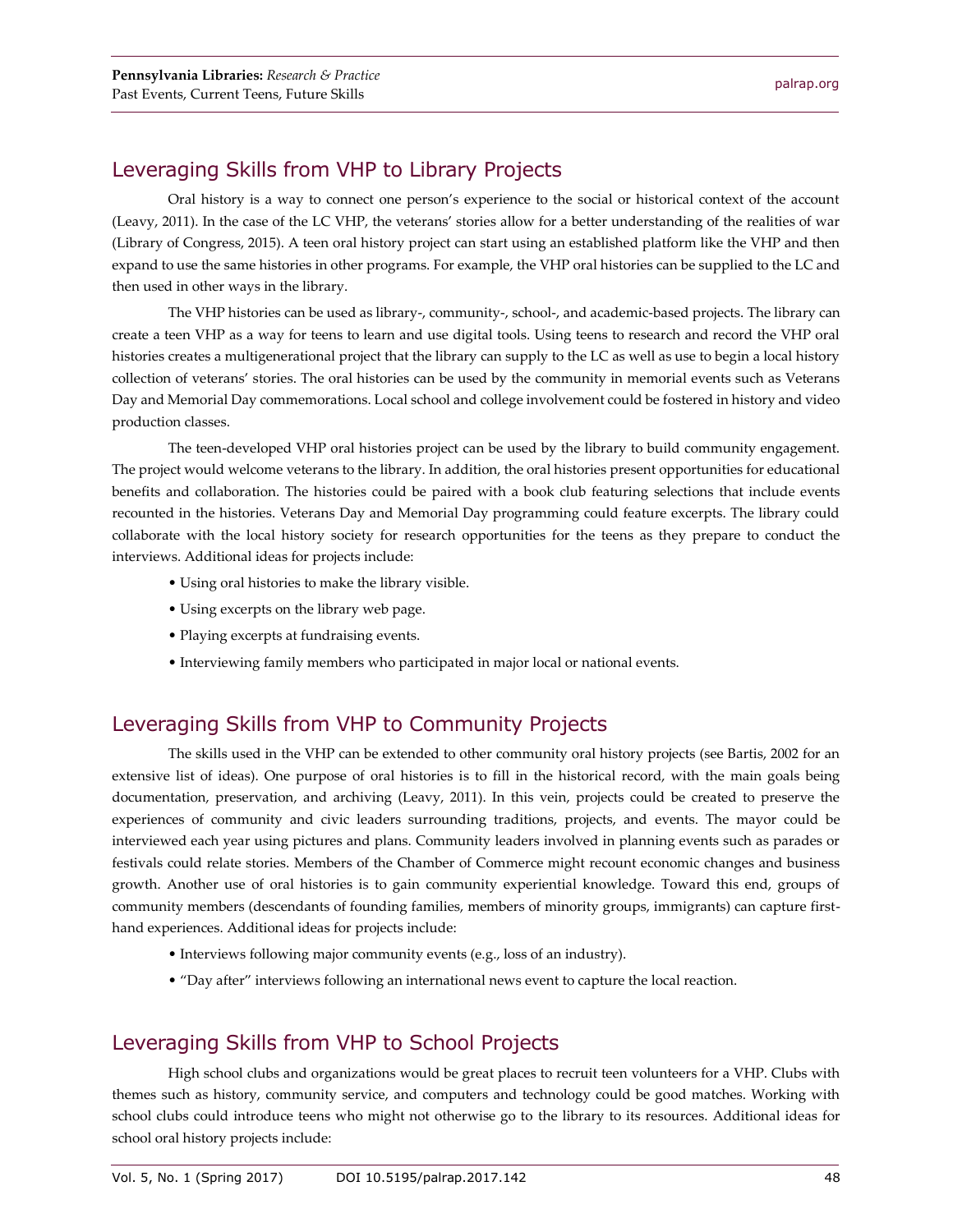- Interviewing retiring teachers.
- Integrating with class projects.
- Memorializing sports or academic accomplishments.

#### Leveraging Skills from VHP to Academic Projects

Libraries can pursue collaboration with local colleges and universities as part of the VHP. Veterans who are enrolled at local academic institutions could be participants in the project. Colleges are striving to welcome veterans and the program offers a forum for expressing appreciation of their experiences. Participating colleges could use the histories on a web page directed at recruiting veterans. Discipline-specific faculty could help with the oral histories. Faculty in history, English, communications and library science could be natural partners. As with school clubs, college organizations could become partners, such as ROTC, Greek organizations, and career groups. Additional ideas for projects include:

- Inviting special speakers to record an oral history while they are on campus.
- Spotlighting noteworthy alumni and interview their friends, family members, classmates and colleagues.

• Increasing college archive visibility by playing excerpts of interviews with retiring faculty at retirement events; by playing excerpts before ceremonies (for example, matriculation and commencement); by using at reunion events; and by looping at recruitment fairs.

• Fostering affiliation by including material at alumni events, such as interviews from their time at the university.

### Educational Opportunities and Curriculum Application

Educators and librarians are continually reminded of their responsibility to incorporate a range of skills, commonly referred to as information literacy, in their instruction and interaction with patrons. Regional accrediting bodies, such as the Middle States Association of Colleges and Schools, professional groups, namely, the American Association of School Librarians (AASL), and state departments of education have issued standards that focus on the student's ability to recognize an information need, to locate relevant information through effective search strategies, to evaluate information critically, and to use information, technology, and communication tools ethically and legally (American Association of School Librarians [AASL], 2007; Middle States, 2006; Pennsylvania Department of Education [PDE], 2016). These standards are offered as guidelines for educators and librarians to ensure the quality of their instructional programs, to maintain accreditation, and to engage in meaningful activities that build upon information literacy skills for library patrons.

Best practices also dictate student engagement in learning and the use of varied, authentic assessments as positive measures of learning. Performance tasks that require students to demonstrate the skills they have learned are considered true indicators of student achievement (Keeling, Woodlee, & Maher, 2013; Maxwell, 2012; Wiggins & McTighe, 2005; Wink & Putney, 2002). Varied performance and problem-solving tasks demand that students not only use the targeted skills but show how to transfer these skills to new situations (Wiggins & McTighe, 2005; Wink & Putney, 2002).

Young adult librarians in public libraries are in a position to collaborate with their counterparts in nearby school districts. This often involves sharing or augmenting resources for school libraries, but it could also include scheduled visits to the schools, shared programming, and thematic activities according to the curriculum (Agosto, 2013; Morris & Nelson, 2014). Likewise, college or university librarians can reach out to high school librarians to collaborate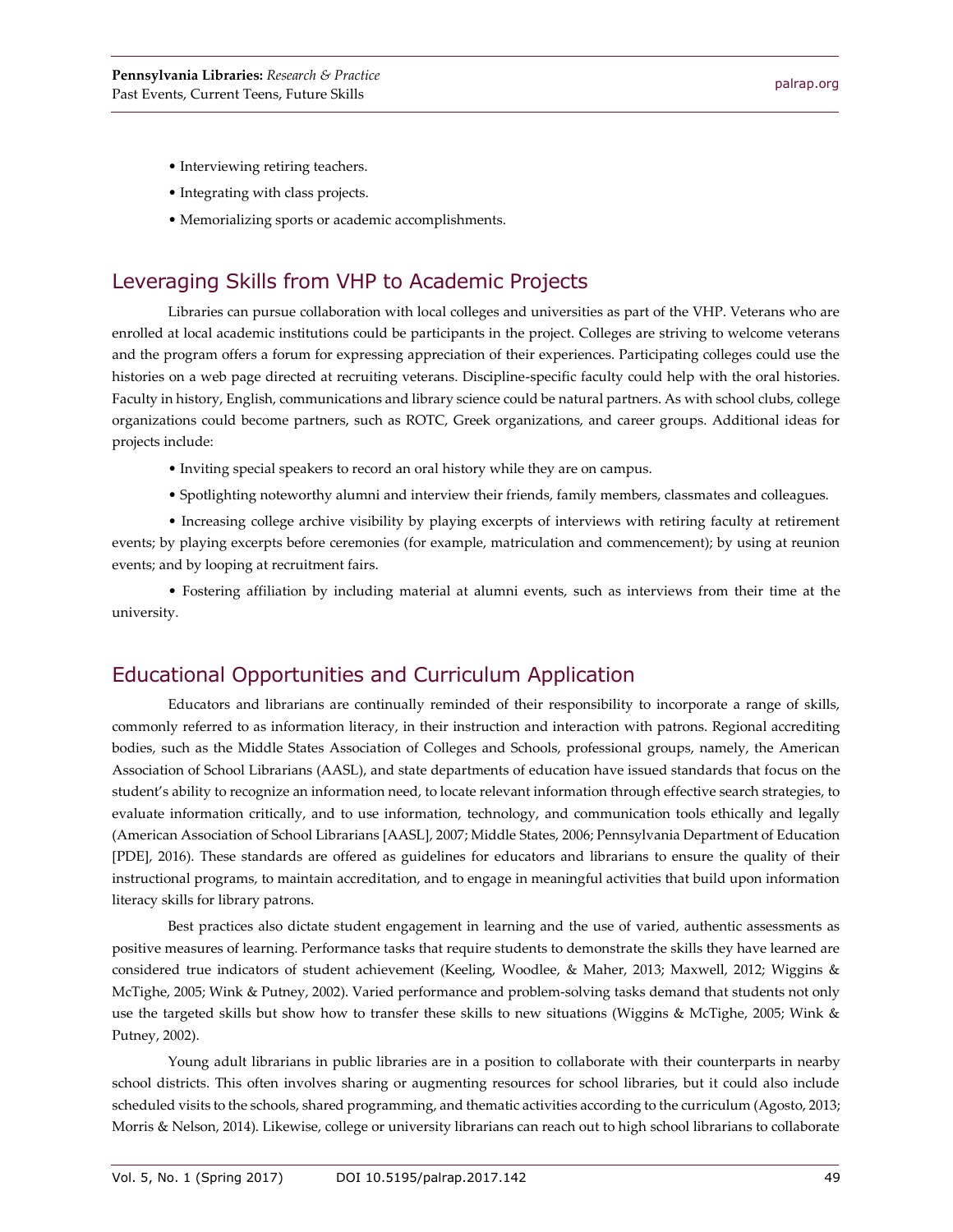on effective, meaningful projects that will prepare students for college research and writing (Dobie, Guidry, & Hartsell, 2010). The overarching outcome of all of these efforts, whether in the school or the library, is that teens have increased guided opportunities to acquire and to actualize the skills as outlined in the PDE (2016) and the AASL (2007) standards.

Veteran oral histories offer a unique opportunity to align standards from Middle States (2006), an influential professional organization (AASL, 2007), and PDE (2016) to the school curriculum and public library young adult programs. Best practices in teaching (Wiggins & McTighe, 2005; Wink & Putney, 2002) are also attainable by using a veteran's rich experiences and first-hand stories. The skills and activities needed for capturing, producing, and reflecting upon the oral histories of veterans set the tone for integrating information literacy, student engagement, and authentic performance tasks into young adult programming and collaborative activities.

While the main thrust of these collaborative activities is encouraging teens to produce digital oral histories, a secondary benefit is supporting the middle and high school curriculum. Although a natural starting point is the VHP recommended media, such as digital cameras, DVDs, and SD cards, for capturing and storing the audio-video recording, teens can expand and reinforce their abilities by experimenting with the recording capabilities of mobile devices, various applications for mobile devices, web conferencing programs, and streaming video websites. Producing the digital component and reflecting on the historical content present opportunities to incorporate additional skills and allow young adult and school librarians to place joint oral history projects within the context of the language arts, history, and social studies curriculum. Students can enhance their language arts skills by formulating and planning the interview and research questions so that the interviewees are engaged in telling their stories and experiences. Discussing issues and hot topic debates embedded in the historical context of the veteran's story gives students a chance to sharpen their speaking skills. Furthermore, students can strengthen their research abilities when using a variety of nonfiction resources to locate background material to close any information gaps in historical timelines presented in each veteran's experiences. Distinguishing between fact, fiction, and bias involving the issues of the historical period addressed in a veteran's recollections also allows teens to become sensitive to other cultures and gives a global perspective to their learning outcomes. Additionally, digital presentation skills develop as students explore ways to visually display web-based materials, such as photos, graphics, and maps that capture the historical context of each veteran's story.

Further academic possibilities and suggestions are evident for high school students preparing for college. Regular and advanced placement secondary education courses, particularly in language arts, history, and political science, present venues to integrate information literacy into instruction. For instance, history courses, especially those focused on the United States, can challenge students to place the oral history in the context of an overarching event. All students will determine the information need, select relevant materials and resources, and refine search strategies to access the information. Students will locate background information through appropriate sources, whether newspapers or articles, and distinguish between various types, such as first-hand accounts, archival materials, and scholarly analyses. Students will learn to identify core sources that include relevant article databases, government websites and documents, books, and professional groups. Teachers and librarians can also challenge students to address any gaps in information presented in the oral histories by encouraging them to seek out different perspectives that can expand on the veterans' experiences.

Instructors of political science or speech and debate classes can address the controversial issues and political climate exemplified by a veteran's oral history describing major campaigns, wars, expeditions, or military operations. Students can participate in speeches or debates that will require them to identify information from varied sources, to discern points of view and perspectives from advocacy or ethnic groups, data sets, or opinion polls, to decide on viewpoints to maintain or reject for a balanced portrayal of the issue, and to analyze the structure and logic of supporting arguments. Overall, students will determine the credibility of information by recognizing the cultural, physical, and other contexts that can impact the interpretation of events.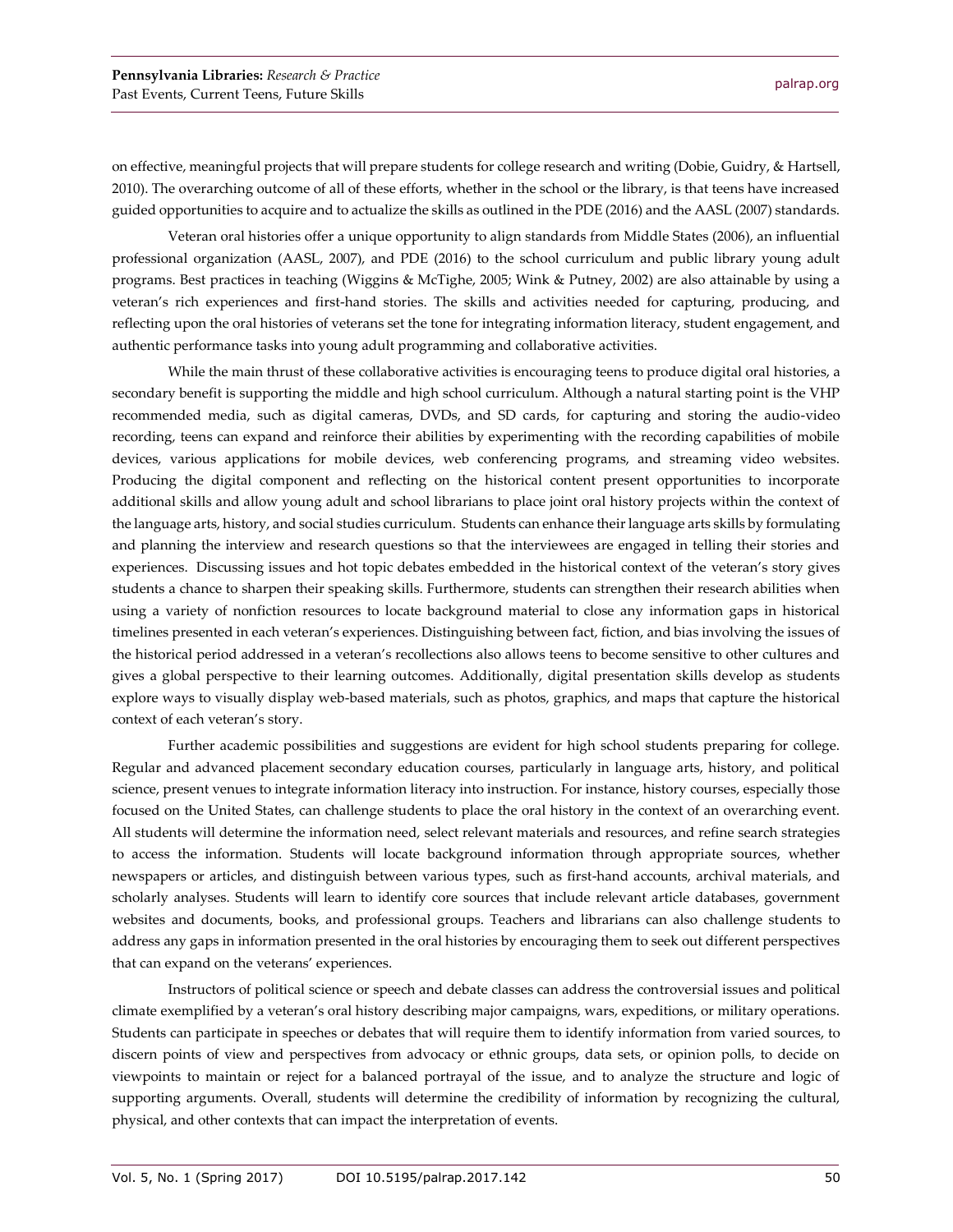Of course, language arts and related courses can involve students from the very beginning by conducting the interview with the veteran and by recording and producing the oral history. As mentioned earlier, students will gain experience in assessing the resources needed to produce the oral history digitally. They can also tailor the veteran's story for specific audiences, such as the local community or politicians, and format it for delivery through TV, news, radio, or other media outlets. Students can exercise their writing skills as they compose the narrative or transcript of the interview by organizing content into an appropriate format for these various audiences. Students will have the opportunity to integrate background information with the oral history and incorporate relevant digital images and data for the final project. Students will learn to use and reproduce digital and textual information ethically and legally through the project experiences offered by the oral histories of veterans (see Table 1 for the curricular areas, suggested learning activities, and outcomes with the applicable standards).

#### Table 1

| Topic                                                                        | PDE (2016)                                                                                                                      | <b>AASL (2007)</b>                                                                                                                                | Outcomes                                                                                                                                                      |
|------------------------------------------------------------------------------|---------------------------------------------------------------------------------------------------------------------------------|---------------------------------------------------------------------------------------------------------------------------------------------------|---------------------------------------------------------------------------------------------------------------------------------------------------------------|
| <b>Language Arts</b>                                                         | CC.8.6.6-8F. (8.6.9-                                                                                                            | 1.1.3-Develop and                                                                                                                                 | Documented oral history                                                                                                                                       |
| <b>Integration</b>                                                           | 10F; 8.6.11-12F):                                                                                                               | refine a range of                                                                                                                                 | with appropriate interview                                                                                                                                    |
|                                                                              | Conduct short research                                                                                                          | questions to frame the                                                                                                                            | questions and prompts.                                                                                                                                        |
| Obtains/produces oral                                                        | projects to answer                                                                                                              | search for new                                                                                                                                    |                                                                                                                                                               |
| history                                                                      | questions, drawing on                                                                                                           | understanding.                                                                                                                                    | Consult different points of                                                                                                                                   |
|                                                                              | several sources.                                                                                                                |                                                                                                                                                   | view through                                                                                                                                                  |
| Debates on key political<br>issues during the time<br>period of oral history | CC.8.5.6-8F (8.5.9-<br>10.F; 8.5.11-12.F):<br>Identify aspects of text<br>that reveals author's<br>point of view or<br>purpose. | 1.1.7-Make sense of<br>information gathered<br>from diverse sources by<br>identifying<br>misconceptions,<br>conflicting<br>information, and bias. | advocacy/ethnic groups,<br>opinion polls; data sets.<br>Give persuasive speech or<br>engage in formal debate on<br>issues emanating from the<br>oral history. |
| <b>History</b>                                                               | CC.8.5.6-8.B. (8.5.9-                                                                                                           | 1.1.5-Evaluate                                                                                                                                    | Initiates research by                                                                                                                                         |
|                                                                              | $10.B; 8.5.11-12.B$ :                                                                                                           | information found in                                                                                                                              | reading background                                                                                                                                            |
| Places the oral history in                                                   | Determine central ideas                                                                                                         | selected sources on the                                                                                                                           | information to identify                                                                                                                                       |
| context by locating                                                          | from primary $\mathcal S$                                                                                                       | basis of accuracy,                                                                                                                                | appropriate core sources,                                                                                                                                     |
| background material                                                          | secondary sources;                                                                                                              | validity,                                                                                                                                         | such as newspapers,                                                                                                                                           |
| concerning events                                                            | provide an accurate                                                                                                             | appropriateness for                                                                                                                               | articles, biographical                                                                                                                                        |
| highlighted in the oral                                                      | summary.                                                                                                                        | needs, importance, and                                                                                                                            | information,                                                                                                                                                  |
| history                                                                      |                                                                                                                                 | social and cultural                                                                                                                               | historical/archival,                                                                                                                                          |
|                                                                              | CC.8.5.6-8C (8.5.9-                                                                                                             | context.                                                                                                                                          | scholarly analyses, books,                                                                                                                                    |
|                                                                              | 10C; 8.5.11-12C):                                                                                                               |                                                                                                                                                   |                                                                                                                                                               |

#### *Information Literacy Possibilities and Suggested Activities for Middle and High School Students*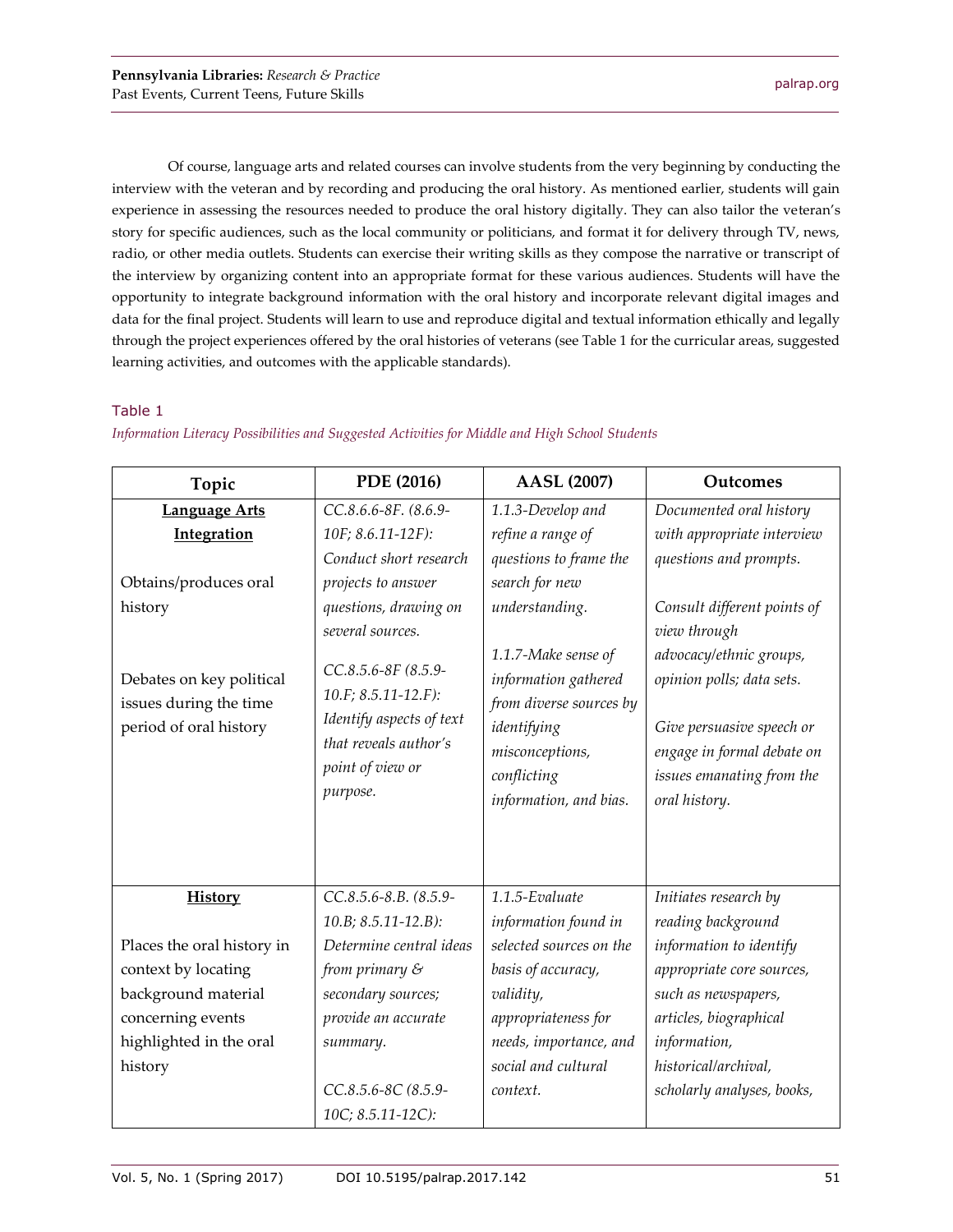| Addresses gaps in the           | Identify key steps and    |                       | and government websites.     |
|---------------------------------|---------------------------|-----------------------|------------------------------|
| information provided            | analyze series of events; |                       |                              |
| through the oral history        | determine cause and       |                       | PA Common Core               |
|                                 | effect.                   |                       | Standards:                   |
|                                 |                           |                       | CC.8.6.6-8B (8.6.9-10B;      |
|                                 | CC.8.5.6-8.I (8.5.9-      |                       | 8.6.11-12B) and CC.8.5.6-    |
|                                 | 10.I; 8.5.11-12.I):       |                       | 8G (8.5.9-10G; 8.5.11-12G)   |
|                                 | Analyze relationship      |                       |                              |
|                                 | between primary and       |                       |                              |
|                                 | secondary sources.        |                       |                              |
|                                 |                           |                       |                              |
| <b>Social Studies-Geography</b> | CC.8.6.6-8F. (8.6.9-      | 1.1.8-Demonstate      | Consider digital recording   |
|                                 | 10F; 8.6.11-12F):         | mastery of technology | and presentation media       |
| Creates visual display or       | Conduct short research    | tools for accessing   | appropriate to integrate     |
| map of area described in        | projects to answer        | information and       | maps, web pages, photos,     |
| oral history                    | questions, drawing on     | pursuing inquiry.     | graphics, or other visual    |
|                                 | several sources.          |                       | display items for final      |
|                                 |                           |                       | presentation; consider       |
|                                 | CC.8.6.6-8.G (8.6.9-      |                       | ethical and legal            |
|                                 | 10.G; 8.6.11-12.G):       |                       | implications for recording   |
|                                 | Gather relevant           |                       | and presenting content.      |
|                                 | information from print    |                       |                              |
|                                 | and digital sources;      |                       |                              |
|                                 | assess credibility and    |                       |                              |
|                                 | accuracy of sources;      |                       |                              |
|                                 | quote or paraphrase       |                       |                              |
|                                 | data, avoiding            |                       |                              |
|                                 | plagiarism.               |                       |                              |
|                                 |                           |                       |                              |
|                                 |                           |                       |                              |
| <b>Social Studies-Cultural</b>  | CC.8.6.6-8F. (8.6.9-      | 2.1.6-Use the writing | Hold cultural fair with      |
| <b>Aspects</b>                  | 10F; 8.6.11-12F):         | process, media and    | advertising materials, food, |
|                                 | Conduct short research    | visual literacy, and  | music, native dress;         |
| Identifies influx of new        | projects to answer        | technology skills to  | digitally record for webcast |
| languages, cultures, and        | questions, drawing on     | create products that  | presentation.                |
| immigrants                      | several sources.          | express new           |                              |
|                                 |                           | understandings.       |                              |
|                                 |                           |                       |                              |
|                                 |                           |                       |                              |
|                                 |                           |                       |                              |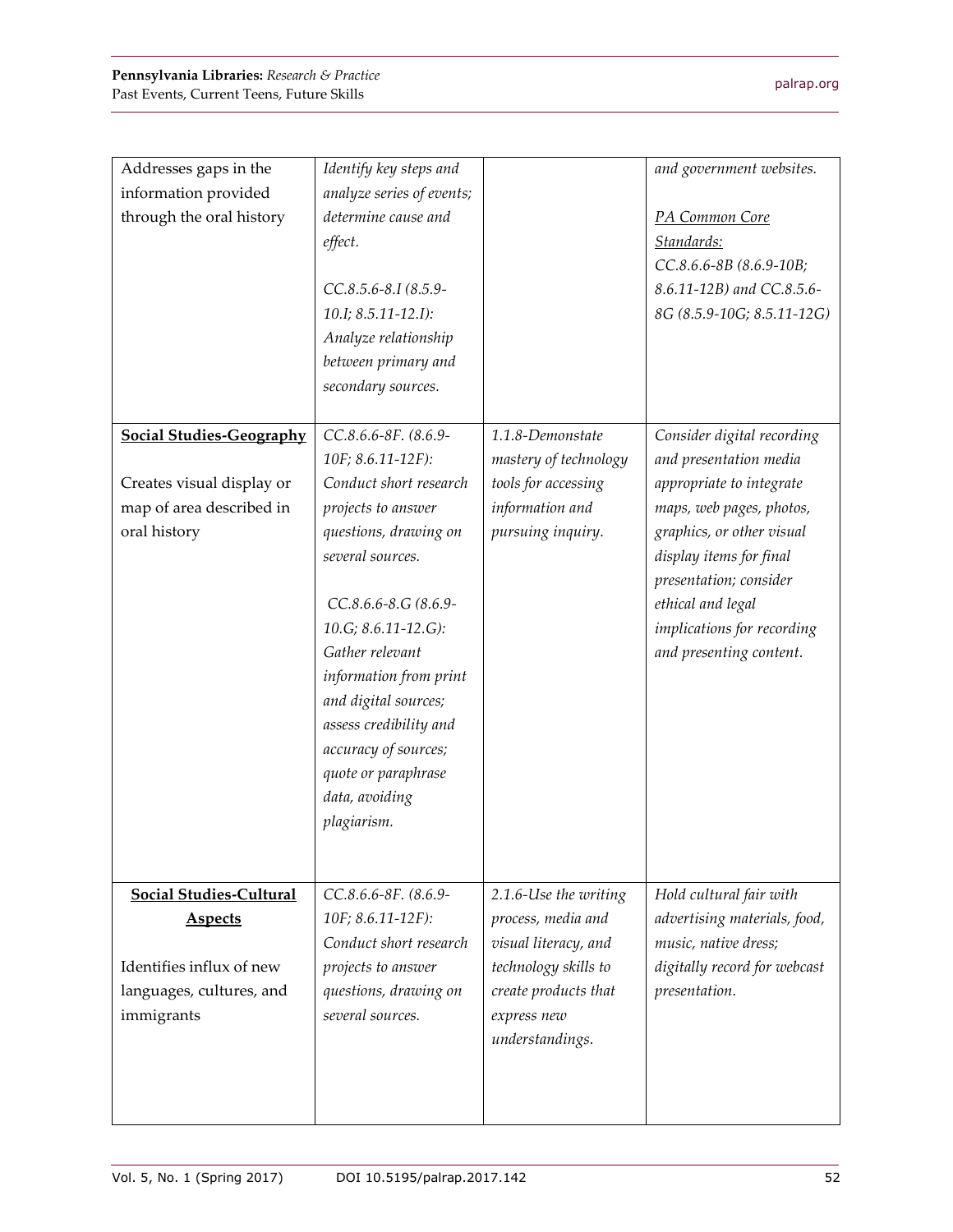| CC.8.6.6-8.G (8.6.9-      | Document using:            |
|---------------------------|----------------------------|
| $10.G$ ; $8.6.11-12.G$ ): | PA Common Core             |
| Gather relevant           | Standards:                 |
| information from print    | CC.8.6.6-8B (8.6.9-10B;    |
| and digital sources;      | 8.6.11-12B) and CC.8.5.6-  |
| assess credibility and    | 8G (8.5.9-10G; 8.5.11-12G) |
| accuracy of sources;      |                            |
| quote or paraphrase       |                            |
| data, avoiding            |                            |
| plagiarism.               |                            |

#### Incorporating Library Staff and Services

Last, but not least, an oral history project can span library staff and services beyond the youth services librarian. Reference staff can be involved in the very important preparation phase for the interviews (Oral History Association, 2009). Technology staff may work on the digital technology component (Boyd, 2016). Technical services staff will be vital for the preservation and cataloging of the resultant recordings (Wayne, 2009).

#### **Conclusion**

An oral history project, such as the VHP, can provide a platform for teens to have the opportunity to practice digital literacy skills by using technology in a formal process. Digital literacy skills, such as the effective use of digital devices to create, store, and share oral histories, communication skills, and collaboration are necessary components of such a project. The incorporation of so many literacy constructs makes public library digital oral history projects especially useful because they can be applicable in a variety of settings. As an example, specific suggestions for leveraging skills in other library, school, and community projects, including collaborative K-12 curricular applications, were highlighted. Public and school librarians could collaborate to design shared programs or thematic activities that develop information literacy skills. The VHP is also stellar as it communicates key concepts for digital literacy beyond the simple use of current technology that one might superficially associate with the concept. The VHP provides an accessible starting point for any oral history project with guidance on technical issues, project planning, and digital rights management, which are all crucial components of becoming competent and ethical digital citizens. Implementing a library-based digital oral history project is a low-cost, scalable process with collaborative possibilities, which makes it a great project for any size library.

#### References

Agosto, D. E. (2013). The big picture of YA services: Analyzing the results of the 2012 PLA PLDS survey. *Young Adult Library Services, 11*(3), 13–18.

American Association of School Librarians. (2007). *Standards for the 21st-century learner.* Retrieved from

<http://www.ala.org/aasl/standards/learning>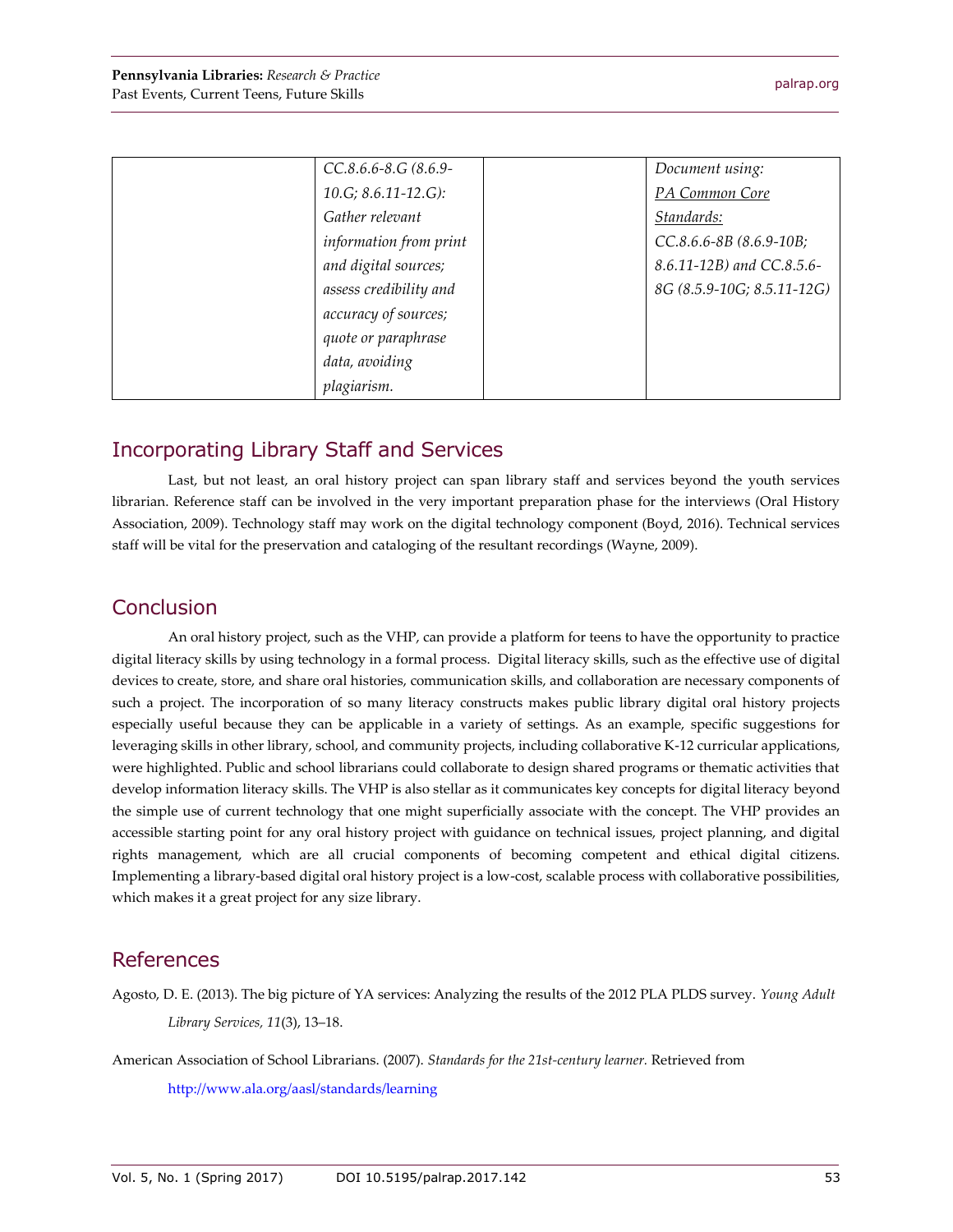- Bartis, P. (2002). *Folklife and fieldwork: An introduction to field techniques* (Publications of the American Folklife Center No. 3)*.* Retrieved from Library of Congress website: <https://www.loc.gov/folklife/fieldwork/pdf/fieldwkComplete.pdf>
- Baum, W. K. (1970). Building community identity through oral history: A new role for the local library. *California Librarian, 31*(4)*,* 271–284.
- Braun, L. W., Hartman, M. L., Hughes-Hassell, S., & Kumasi, K. (2014). *The future of library services for and with teens: A call to action.* Retrieved from Young Adult Library Services Association website: [http://www.ala.org/yaforum/sites/ala.org.yaforum/files/content/YALSA\\_nationalforum\\_Final\\_web\\_0.pdf](http://www.ala.org/yaforum/sites/ala.org.yaforum/files/content/YALSA_nationalforum_Final_web_0.pdf)

Boyd, D. (2016). *Oral history in the digital age.* Retrieved fro[m http://ohda.matrix.msu.edu](http://ohda.matrix.msu.edu/)

- Carr, J. (1989). Celebrate North Central! An oral history project. *Indiana Media Journal, 11*(4), 25–29.
- Davis, C., Back, K., & MacLean, K. (1977). *Oral history: From tape to type.* Chicago, IL: American Library Association.
- Davis, J. D. (1991). *Biography, oral history, the biographical sketch and the public library: A case study of Hazel Stevens Dame* (Unpublished master's thesis). University of North Carolina at Chapel Hill.
- Digital Public Library of America (DPLA). (n.d.). Hubs*.* Retrieved from<https://dp.la/info/hubs>
- Dobie, D., Guidry, N. T., & Hartsell, J. (2010). Navigating to information literacy: A collaboration between California high school and college librarians. *CSLA Journal, 34*(2), 6–9.
- Duncan, T. (2005). ¿De dónde eres? An innovative initiative documents Colorado's Hispanic history. *American Libraries, 36*(11), 48–49.
- Friedlund, T. J. (1980). Public libraries participating in SWLA oral history project. *Texas Libraries, 42,* 86–89.
- Hoopes, J. (1979). *Oral history.* Chapel Hill, NC: University of North Carolina Press.

Ind. volunteers credited with oral history success. (1975). *Library Journal, 100*(17)*,* 1761.

- Jacobson, F. F. (2000). Remembrance of things past: Oral history project at the University Laboratory High School in Urbana, Illinois. *School Library Journal, 46*(12), 335.
- Keeling, S. M., Woodlee, K. M., & Maher, M. A. (2013). Assessment is not a spectator sport: Experiencing authentic assessment in the classroom. *Assessment Update, 25*(5), 4–13.
- Kniffel, L. (2005). StoryCorps oral history project: Listening as an act of love. *American Libraries, 36*(11), 42–45.

Leavy, P. (2011). *Oral history.* New York, NY: Oxford University Press.

Libbey, D. (1981). Oral history in Connecticut public libraries. *Connecticut Libraries, 23*(4)*,* 32–34.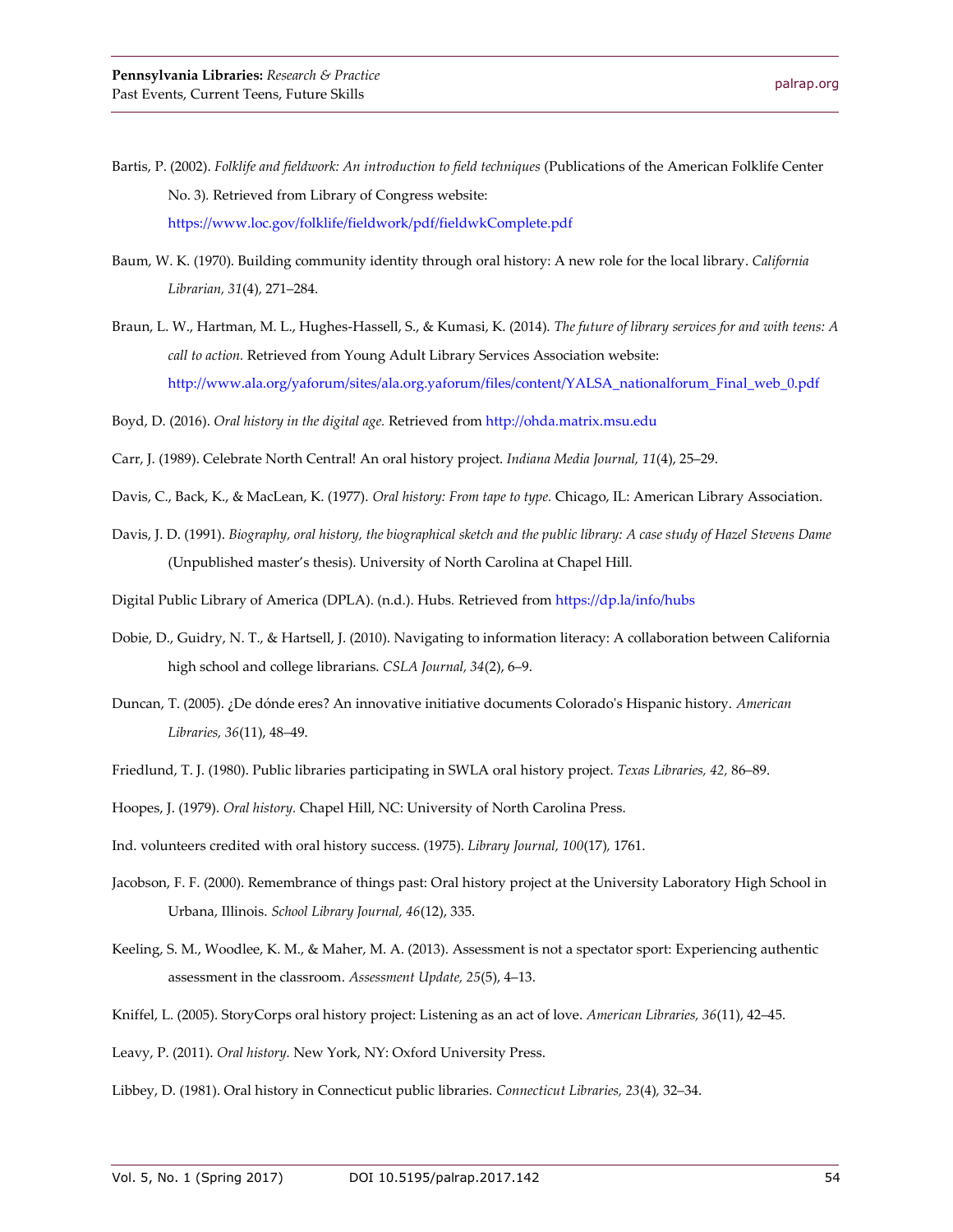- Library of Congress. (n.d.). *Veterans History Project field kit: Conducting and preserving interviews.* Retrieved from <http://www.loc.gov/vets/pdf/fieldkit-2013.pdf>
- Library of Congress. (2010). *Veterans History Project: Memoir kit: Overview*. Retrieved from <http://www.loc.gov/vets/memoirkit-overview.html>
- Library of Congress. (2014). *The Veterans History Project: How to participate in the project.* Retrieved from <https://www.loc.gov/vets/kit.html>
- Library of Congress. (2015). *The Veterans History Project: About the project.* Retrieved from <https://www.loc.gov/vets/about.html>
- Library of Congress. (2016). T*he Veterans History Project: Interested in viewing VHP collections at the Library of Congress?* Retrieved fro[m http://www.loc.gov/vets/researchinfo.html](http://www.loc.gov/vets/researchinfo.html)
- Maxwell, T. W. (2012). Assessment in higher education in the professions: Action research as an authentic assessment task. *Teaching in Higher Education, 17*(6), 686–696. do[i:10.1080/13562517.2012.725220](http://dx.doi.org/10.1080/13562517.2012.725220)
- McNicol, S. (2007). Memories of reading in the 1940s and 1950s. *New Review of Children's Literature & Librarianship, 13*(2), 101-116. doi[:10.1080/13614540701760502](http://dx.doi.org/10.1080/13614540701760502)
- Middle States Commission on Higher Education. (2006). *Characteristics of excellence in higher education: Requirements for affiliation and standards for accreditation*. Retrieved from [https://www.msche.org/publications/CHX-2011-](https://www.msche.org/publications/CHX-2011-WEB.pdf) [WEB.pdf](https://www.msche.org/publications/CHX-2011-WEB.pdf)
- Morris, R., & Nelson, K. (2014). New collaborations through effective communication*. School Library Monthly, 30*(6), 11-13.
- Oral History Association. (n.d.). *About OHA.* Retrieved fro[m http://www.oralhistory.org/about](http://www.oralhistory.org/about)
- Oral History Association. (2009). *Principles and best practices.* Retrieved from <http://www.oralhistory.org/about/principles-and-practices>

Oral history in New Jersey: Library needs a hooker. (1978). *Library Journal, 103*(10)*,* 1012–1013.

- O'Toole, E. M. (2005). Reading America Program fosters intergenerational understanding in Chinese immigrant families. *Public Libraries, 44*(6), 355–359.
- Palmer, J. W. (1983, Spring). Oral history and other audiovisual local history resources and projects in New York public libraries: A preliminary list. *Bookmark,* 175–181.
- Palmer, J. W. (1984). *Oral history in public libraries.* (University of Illinois Graduate School of Library and Information Science occasional paper No. 167). Retrieved from <https://www.ideals.illinois.edu/bitstream/handle/2142/3985/gslisoccasionalpv00000i00167.pdf>